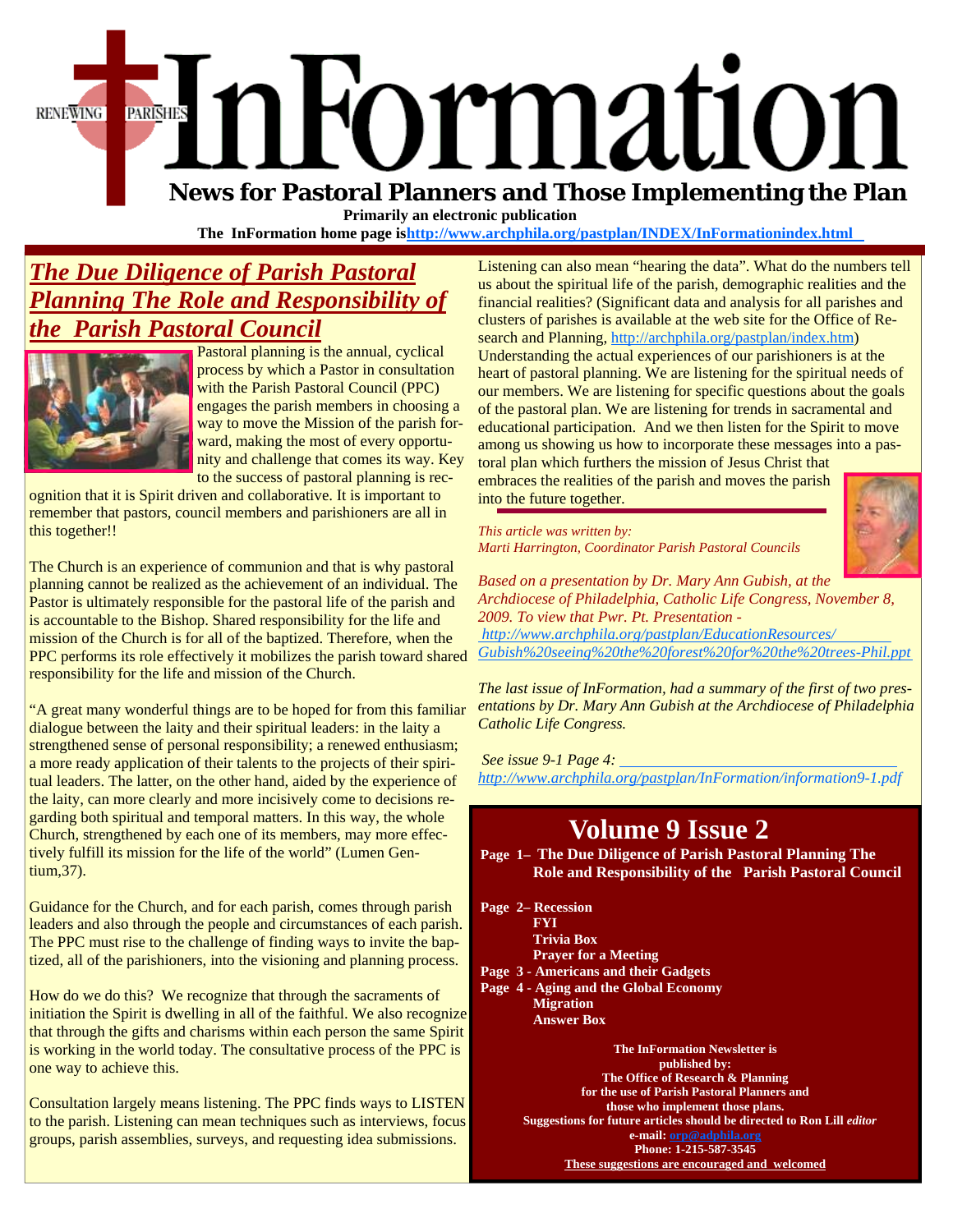## *rayer for a Meeting*



Heavenly Father, please bless us with ears to listen and eyes to see...

May we hear what each person is saying to us, may we all discern what You are saying to us, and may we see Your hand in the story of the life of our parish.

Give us wisdom to know when to speak, when to be silent and when to pray.

Holy Spirit, guide us in this meeting, for Your glory and for our good. In the name of the most high our Lord and Savior Jesus Christ we pray. Amen.

**Lead us not into temptation, and deliver us from recession"**

#### **WHAT'S HAPPENING**

Religious Americans have put the economic crisis at the top of their prayers. In October 2008, the Christian devotional magazine Guideposts surveyed 2,500 readers. It asked them "What are you praying for these days?" The most common answer was "financial relief" followed distantly by "the United States and our leaders."

And 15% of respondents said they're praying for a new job. Together with those praying for financial relief, half of all Guideposts readers are talking to God about personal money worries. Christians have more options than ever for worldly financial counseling. Many

Churches and faith communities today offer religious financial counseling, especially as it relates to family stress.

#### **WHAT THIS MEANS FOR PARISHES**

The emotional stress of economic trouble could send even the most agnostic consumer looking for God.

Religious impulses are amplified by tough times. Church attendance surges in the wake of national tragedies and crises. That's because people feel out of control, and they return to stabilizing traditions and beliefs. Parishes may want to consider how they are addressing the needs of people in financial difficulty not just with donations but with counseling, networking and other support.

#### **Roman Catholics around the world**

ÝI. **The Roman Catholic Church - the largest branch of Christianity - says there are a total of 1.086 billion baptized members around the globe.** 

**The Americas** have the lion's share of baptized Catholics, with 49.8% (approx 541 million); **Europe** accounts for 25.8% (approx 282 million); **Africa** has 13.2% of the total (approx 143 million); **Asia** - 10.4% (approx 113 million); **Oceania** - 0.8% (approx 9 million).

#### **In the U.S.A.**

**Total population:** 292million Number of Catholics: 66.3million (22%) About 6.2% of the world's Catholic population **History:** Roman Catholicism arrived with Spanish explorers and settlers in the 16th Century. But numbers remained relatively small until waves of mass emigration in the 19th Century brought millions from countries such as Ireland, France, Germany and Italy. Later arrivals from Latin America and Asia have also swelled numbers.

#### **Trivia Box**

**Where does Pennsylvania rank in total Hispanic population?** 





 *You can print as many copies as you need. But remember to save the trees!* 

**Has your parish or Cluster entered into a Planning Process?** 

**Do you need a professional Facilitator? The office of Research and Planning maintains a list of trained and experienced Resource people. Contact us at:** *The Archdiocese of Philadelphia 222 n. 17th Street Rm.216 Phila. Pa 19103*  **Phone** *215-587-3545* **E-mail orp@adphila.org**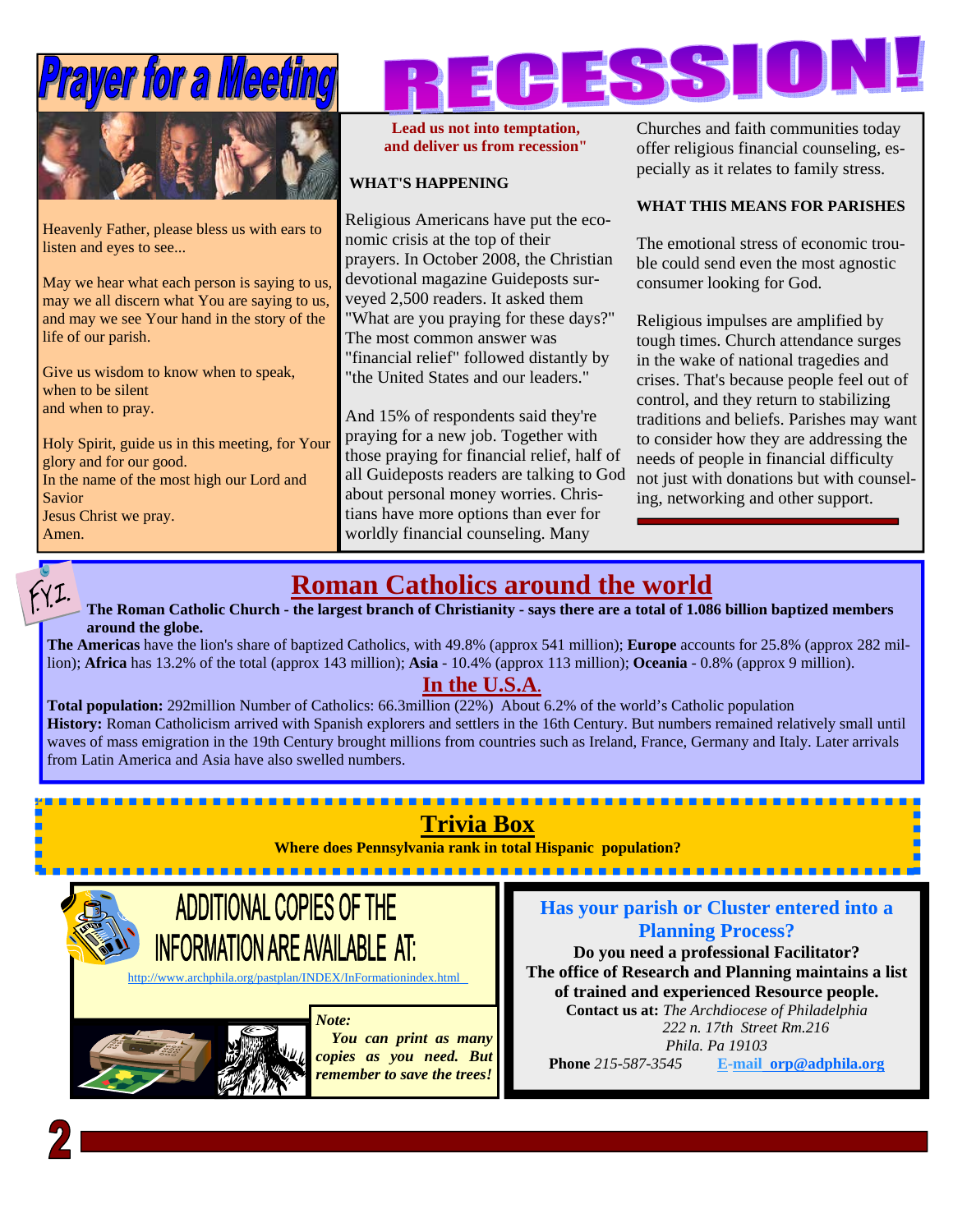# **Americans and Their Technology Devices**

Americans really do love their "gadgets" According to a recent survey conducted by the Pew Internet & American Life Project. When it comes to personal communication devices, the cell phone remains the "gadget of choice" among Americans in 2010 -- fully 85% of all adults (and [three-quarters of teens\)](http://pewinternet.org/Reports/2010/Teens-and-Mobile-Phones.aspx) now

own a mobile phone. Computers are the second-most commonly owned piece of personal technology, as six-in-ten Americans own a desktop computer and half own a laptop. Just under half of all adults own an mp3 player (47%) or console gaming device (42%), while e-book readers and tablet computers are each owned currently by around one-in-twenty adults.

### Gadget Ownership, 2010



Source: Pew Research Center's Internet & American Life Project, August 9-September 13, 2010 Tracking Survey. N=3,001 adults 18 and older, including 1,000 reached via cell phone. Interviews were conducted in English (n=2,804) and Spanish (n=197).

#### % of American adults who own each device